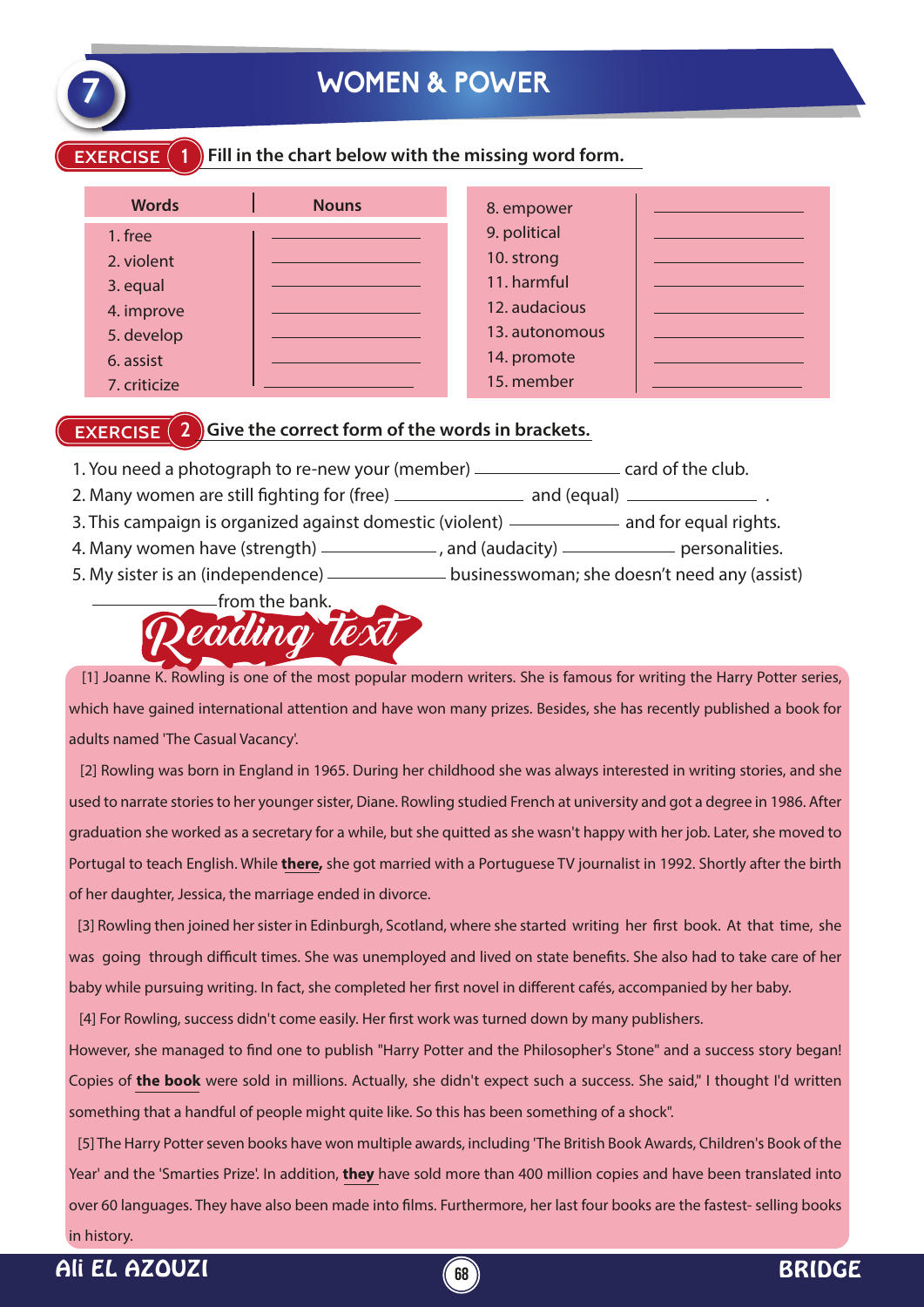[6] Thanks to the books, films and products bearing Harry Potter images, Rowling has become one of the richest people in the world. Indeed, she is considered the first person to become a multi-millionaire from writing books. She is also known as a strong financial supporter of many associations, NGOs and charities. But above all, she is credited with getting an entire generation of children interested in reading again. In 2010, she was named the "Most Influential Woman in Britain".

*Adapted from: Wikipedia*

#### **COMPREHENSION (15 POINTS)**

**BASE ALL YOUR ANSWERS ON THE TEXT.**

### **A FILL IN THE CHART WITH INFORMATION FROM THE TEXT. (3 pts)**

| <b>Date</b> | <b>Event</b>         |
|-------------|----------------------|
| 1965        | J.K Rowling was born |
| 1986        |                      |
|             | Rowling got married  |
| 2010        |                      |

# **B ARE THESE SENTENCES TRUE OR FALSE? JUSTIFY. (4 pts)**

1. Rowling has never written any books for adults.

- 2. Rowling enjoyed working as a secretary.
- 3. Rowling's marriage wasn't successful.
- 4. Rowling is a generous woman.

### **C ANSWER THESE QUESTIONS (3 pts)**

- 1. What problem did Rowling have with her first book?
- 2. What are awards has she won for her books? (Give two examples)
- 3. How has Rowling become a multi-millionaire?

# **THAT MEAN THE SAME AS: (2 pts)**

1. look after (paragraph 3): 2. a small number (paragraph 4):

#### **D** FIND IN THE TEXT WORDS OR PHRASES  $\begin{bmatrix} 1 & 2 \end{bmatrix}$  WHAT DO THE UNDERLIND WORDS **IN THE TEXT REFER TO? (3 pts) E**

- 1. there (paragraph 2):
- 2. the book (paragraph 3):
- 3. they (paragraph 5):

## Ali EL AZOUZI **69** BRIDGE